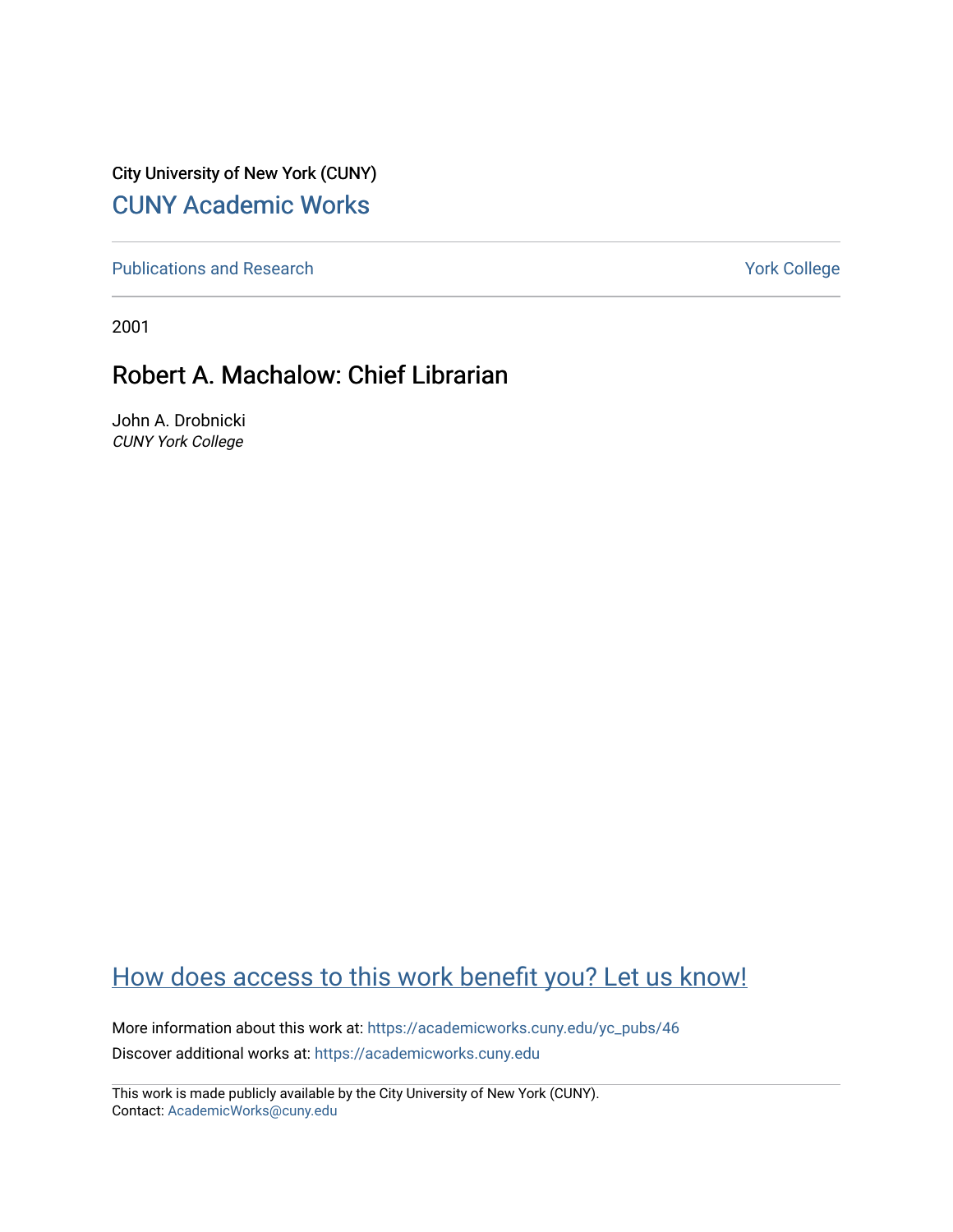#### **Robert A. Machalow Chief Librarian**

Robert Machalow has been a faculty member in the Library at York College since 1982. He holds an M.A. in English from Indiana University, and an M.L.S. in Library Science from Rutgers. During his career at York, he has variously been in charge of the Curriculum Materials Center (a specialized collection of educational materials for teachers and books for children), Serials, Interlibrary Loan, and Computer Systems. In March 1992, he was appointed Chief Librarian, and shortly thereafter, he was promoted from Associate Professor to Professor. For many years, he also taught as an adjunct in the English Department. Prior to coming to York, Professor Machalow worked'for several companies, including the H.W. Wilsoh Co., the Children's Television Workshop, and the Foundation Center, taught English'at the Brandeis School (Lawrence, NY) and Remedial Reading at Hudson County Community College (where he also worked as a librarian), and was also a librarian at Polytechnic Institute and the College of Mount St. Vincent.

As Chief Librarian, Professor Machalow represents the Library Department op-numerous college-wide committees (as do other departmental chairpersons), including the Academic Advisory Council, the Council of Chairs, and Personnel & Budget Committee. He also. represents the York College Library on several university-wide committees, such as the CUNY+ Public Services Committee, the Council of Chief Librarians, and the Electronic Resources Advisory Council. Within the department. Professor Machalow is.responsible for administering the Library's budget, supervising the individual librarians, writing administrative reports, and overseeing all personnel issues. He has also obtained numerous grants enabling the Library to purchase books and computers. In addition to those myriad tasks, Professor-Machalow continues to oversee the Library's computer equipment and database subscriptions, and is'Head of Public Services and Acting Head of Cataloging.

An active participant in his field, Professor Machalow wrote a monthly column for several years in *Computers in Libraries*, and he has also contributed articles to other professional publications, such as *Library Software Review* and *The Reference Librarian*. He has written 5 books on the use of software programs in libraries<sub>i</sub>,ineluding Using Microsoft Excel: A How-To-Do-It Manual for Librarians (Neal-Schuman Publishers, 1991), and 101 Uses of Lotus in Libraries (Meckler, 1992).

Known (or, perhaps, notorious) for his sense of humor and easy manner, his personal interests are baking, reading, and computers -- when not running around after his two children, that is.

By John A. Drobnicki, Associate Professor & Head of Reference Services